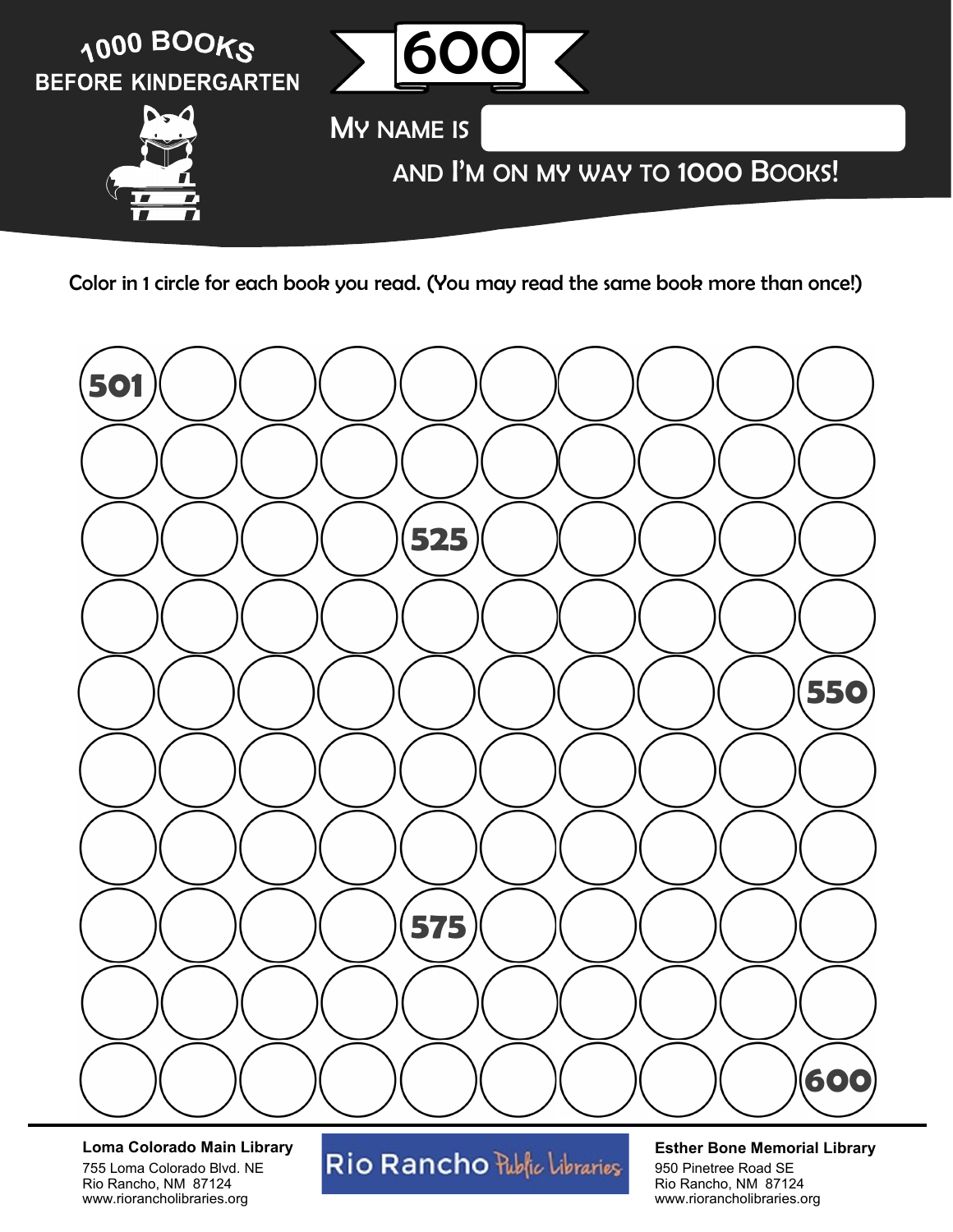



**Loma Colorado Main Library** 755 Loma Colorado Blvd. NE Rio Rancho, NM 87124 www.riorancholibraries.org

# Rio Rancho Public Libraries

### **Esther Bone Memorial Library**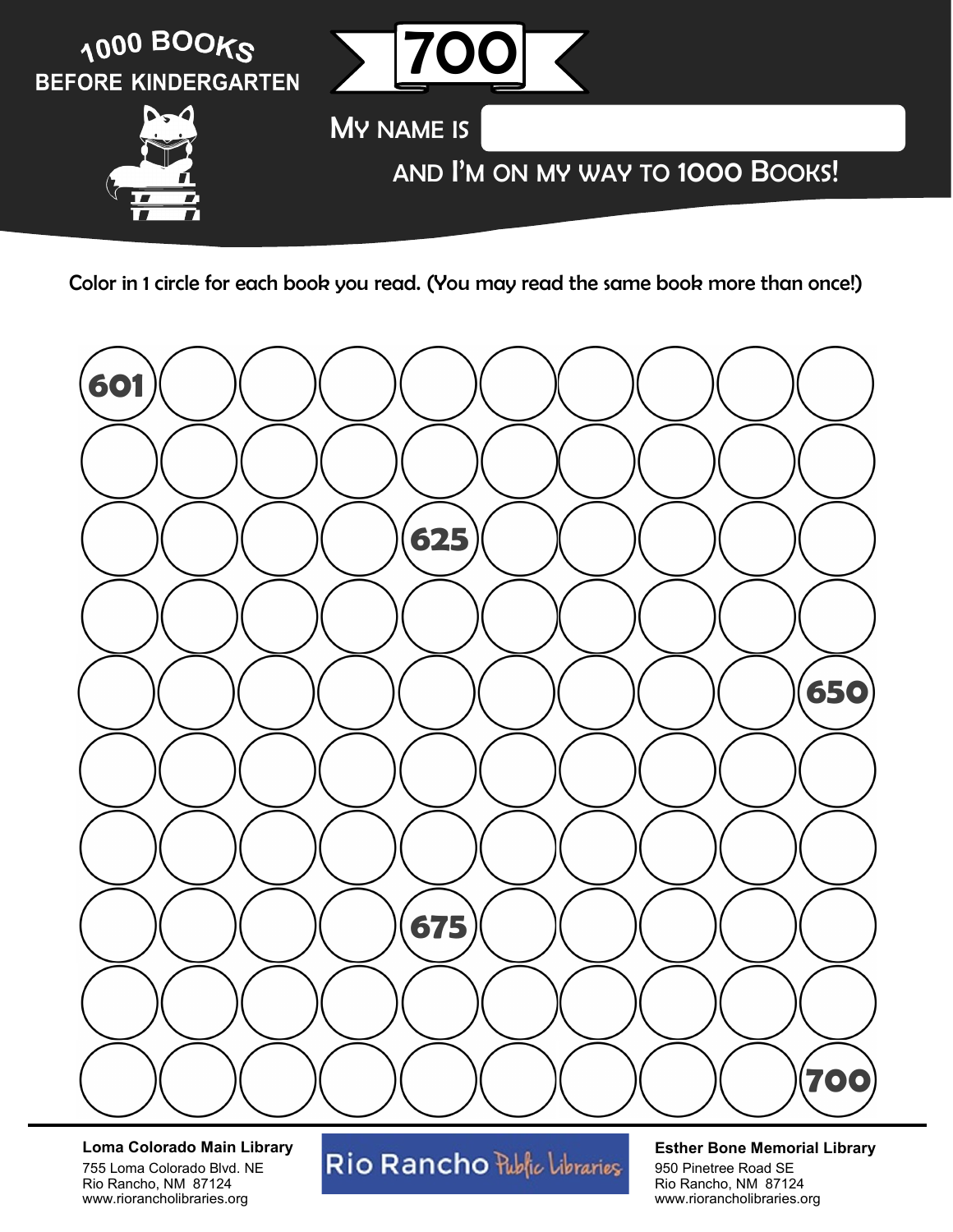



**Loma Colorado Main Library** 755 Loma Colorado Blvd. NE Rio Rancho, NM 87124 www.riorancholibraries.org

# Rio Rancho Public Libraries

### **Esther Bone Memorial Library**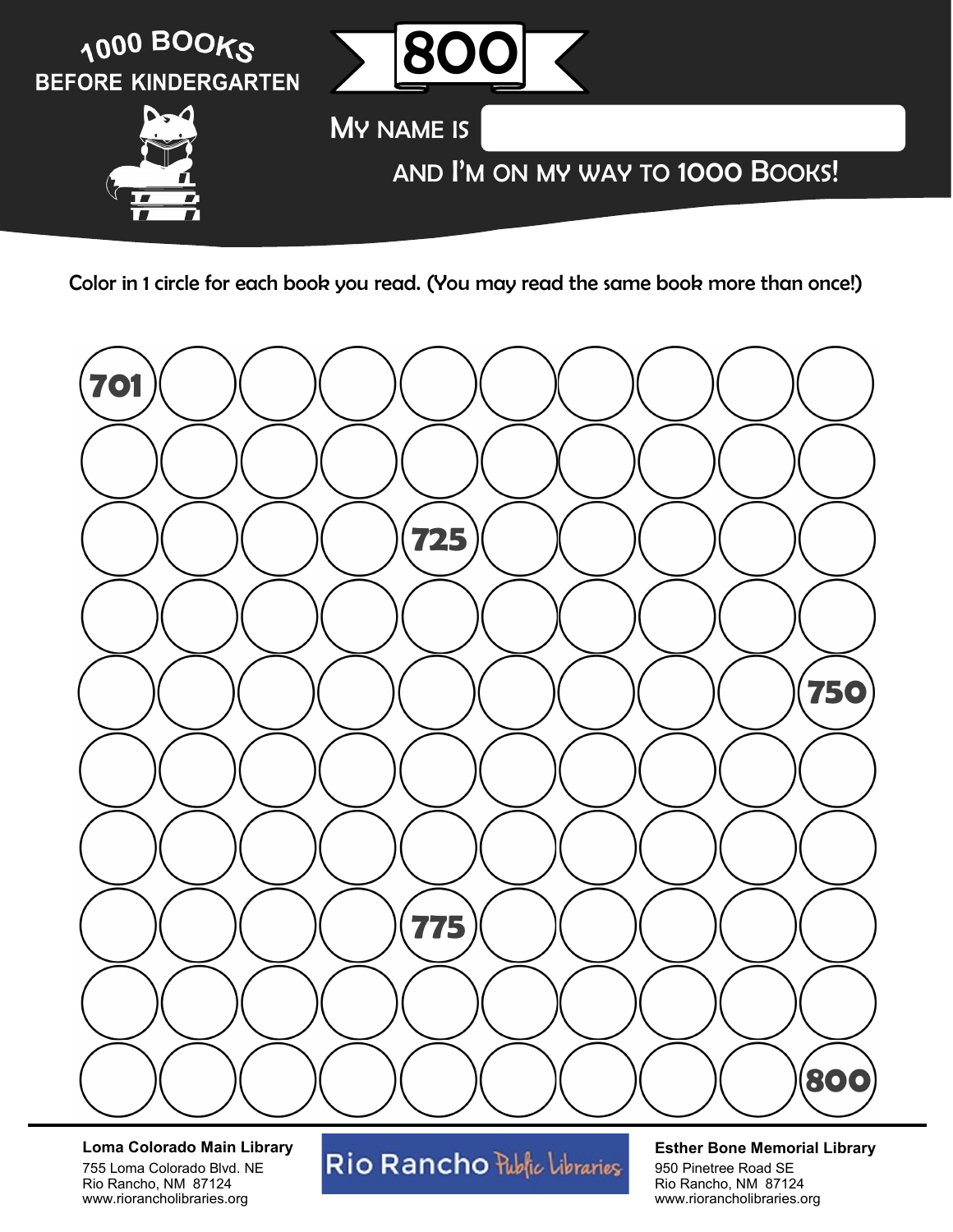



**Loma Colorado Main Library** 755 Loma Colorado Blvd. NE Rio Rancho, NM 87124 www.riorancholibraries.org

# Rio Rancho Public Libraries

### **Esther Bone Memorial Library**